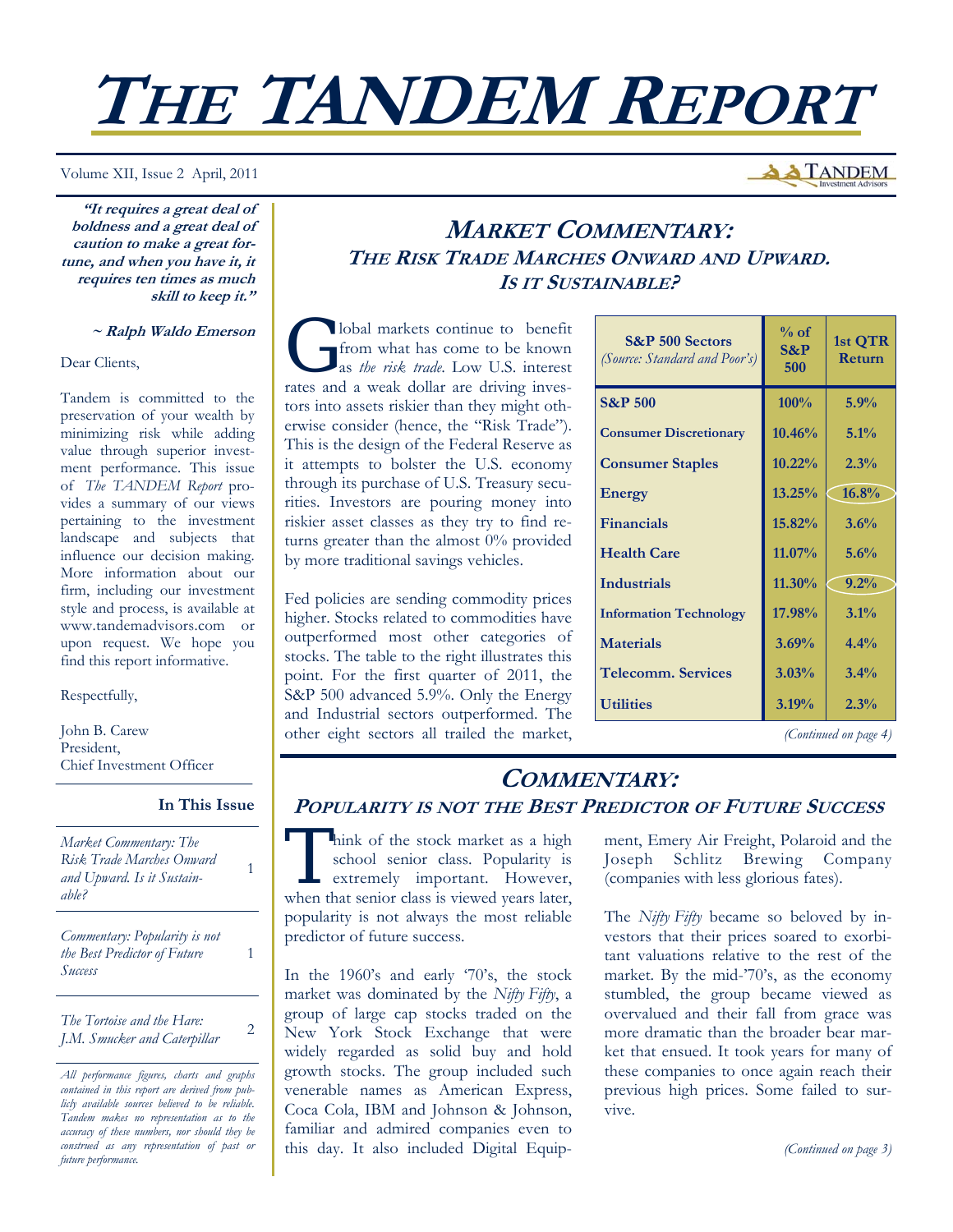# **THE TORTOISE AND THE HARE J.M. SMUCKER AND CATERPILLAR**

esop's legendary fable of the tortoise and the hare provides a useful frame of reference as we examine two iconic American companies: J.M. Smucker (the tortoise) and Caterpillar (the hare). Both are outstanding corporations yet very different investments. Smucker is a relatively unexciting tortoise of a company that makes peanut butter, jelly and coffee. Demand for its products is influenced little by globalization, governments, interest rates or boom and bust economic cycles. The company keeps

recovery periods as the times the hare races ahead of the tortoise. Since 2000, we have had two recessions and two recoveries. The first chart below shows earnings growth for the pair over the last 10 years. Smucker steadily grows year after year while Caterpillar zooms ahead during economic recoveries and naps a bit during recessions. At the end of the day, the two end up in virtually the same place, yet one enjoyed a steady march while the other experienced highs and lows. Guess which one we own?



churning out its products and consumers keep buying them. It would almost be a boring story if Smucker didn't do such an extraordinary job of making money for their shareholders.

The chart at the bottom of the page shows dividends paid over a ten-year period. Both are clearly solid companies that reward their shareholders. In 2002, Smucker paid a \$0.72/ share dividend and Caterpillar paid \$0.70/share. Today,



Caterpillar, the hare in our story, produces significant returns in certain economic cycles while facing strong headwinds in others. Think of recessions as the hare's nap and they both pay \$1.76. These two great companies have grown earnings and dividends by nearly the exact same *(Continued on page 5)*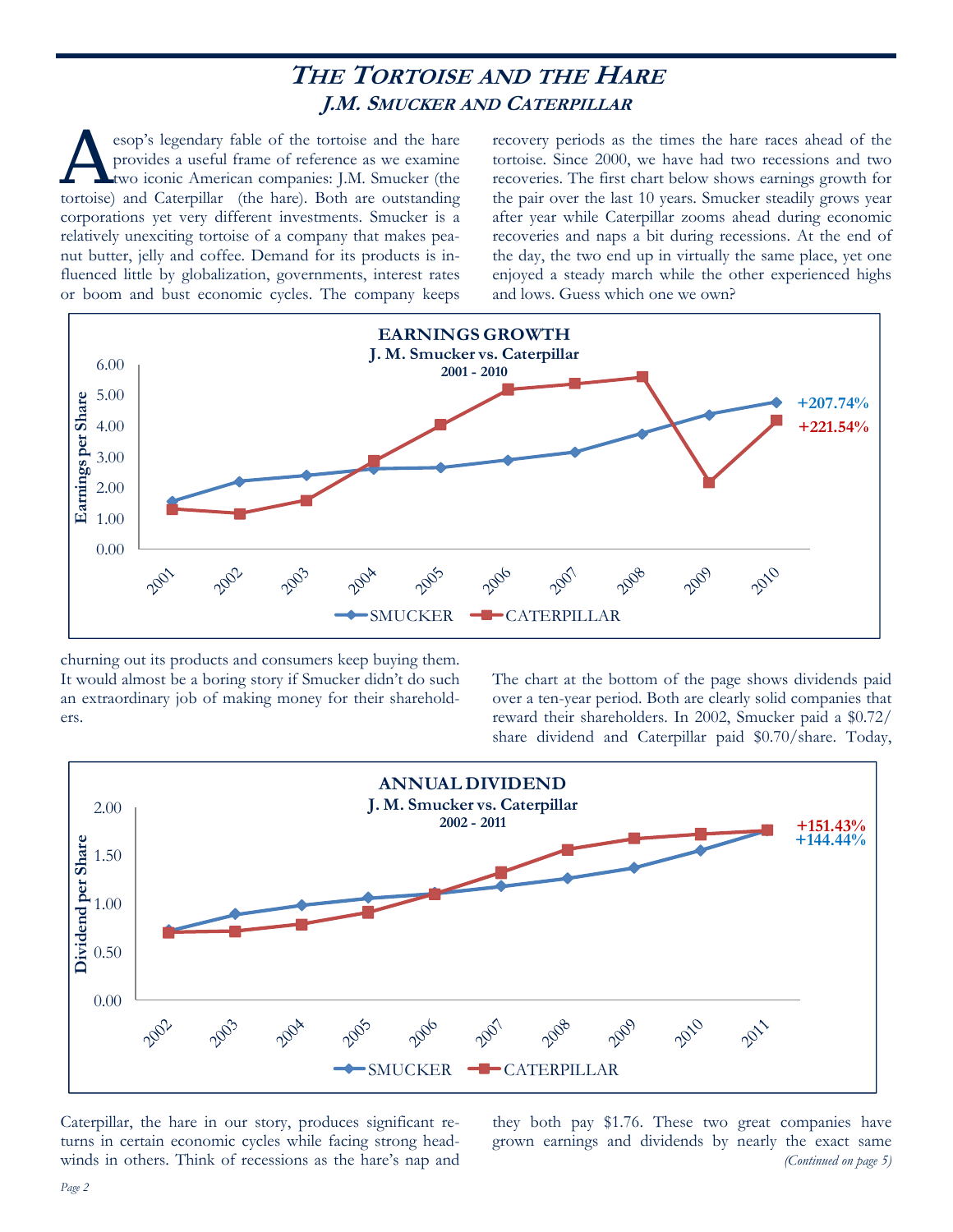## **COMMENTARY (CONTINUED)**

#### *(Continued from page 1)*

Fast forward to the late 1990's when the new nifty fifty became the Tech Bubble. Markets raced to record levels with technology stocks rising even further and faster. Then in 2000, the bubble burst. Today, many of the companies that were believed to represent the future no longer exist. Others, like Cisco, Applied Materials and Intel, are nowhere near their share prices of a decade ago. In 2000, the S&P 500 (representing the broader market) peaked at 1,517.68 and the NASDAQ (dominated by technology stocks) reached 4,696.69 on a monthly closing basis. Eleven years later, the S&P 500 is 12.64% below its high in 2000. The NASDAQ is an eye-popping 40.79% below its 2000 high.

Stocks that become popular tend to become overpriced. They may be terrific companies, but they are no longer terrific stocks. To be sure, one can make a lot of money investing in what is popular. It has always been equally certain that one can lose a lot of money in the same stocks if they are not sold at the right time. Popular stocks cannot be bought and held. They require an appropriate exit to be a good investment. And herein lies the challenge.

We were not investors when the *Nifty Fifty* ruled the day. We did, however, live through and survive the Tech Bubble. There were not many warning voices before the bubble burst and a lot of people got hurt. Many confused the collapse in share prices with a buying opportunity. It wasn't. History tells us that it is a heck of a lot easier to know when to buy something than it is to know when to sell something. Professionals and amateurs alike fall prey to the euphoria of making money and stay at the party too long.

The *Nifty Fifty* and the Tech Bubble where investment themes that resonated with investors at the time but ultimately ended badly. So why are we discussing past popular investment themes now? Because we see a theme persisting today that may end just as badly, in our view.

The common investment thesis today is built around the assumptions that the U.S. is in economic decline, the dollar is losing its place as the world's reserve currency, emerging economies (many with communist or less-than-stable governments) have a burgeoning middle class demanding a higher standard of living and the global demand for agricultural and industrial commodities and precious metals will continue to expand. While these assumptions may be valid, the real question, in our minds, is are they sustainable. Is it different this time? Likely not.

Equipment manufacturers that support infrastructure growth and mining operations are realizing record profits. Companies that extract important materials from the ground, even those that were relatively anonymous until recently like rare earth elements, are as seemingly important today as microchip manufacturers were a decade ago and as plastics companies were in the 1960's. New ETFs are trotted out regularly to meet investor demand for such hot sectors as commodities, gold, silver and foreign currencies. The popularity of these sectors that are sensitive to a weakening dollar is proving to be a self-sustaining prophecy. The challenge investors face is when to take their money off the table. If the past is any guide, most will get it wrong.

Our main concern about the present theme du jour is that it largely depends upon interest rates remaining low. Why, you ask, do rates need to remain low? First, companies that manufacture heavy equipment borrow a lot of money to make their machinery and their customers borrow a lot of money to buy these big-ticket items. Low interest rates are good for business. Second, low interest rates keep the dollar weak relative to other currencies. Things priced in dollars (like oil and gold) become more expensive with a weaker dollar. So as long as rates stay low and the dollar weak, this theme works.

We think interest rates are destined to rise at some point. Even if the Federal Reserve fails to act to raise rates, the market may raise interest rates for us. Standard and Poor's just placed U.S. debt on negative credit watch. While they maintained our AAA rating, they suggested that if the U.S. does not bring its debt and deficit down, our sterling credit rating could be in jeopardy. Further, if we continue to issue so much debt, investors will likely demand a higher interest rate to buy more. And finally, if inflation takes hold, the Fed's hand may be forced as well.

The current investment thesis seems to us to be unsustainable. We do not know when it will end but suspect that most investors will be blind-sided by it. History does have a way of repeating itself.

On the preceding page we write about a tortoise and hare scenario. Sometimes all the stars align perfectly for a given company, industry or sector. Those stars rarely remain so perfectly aligned. Other companies realize their destiny not through the good fortune of catching a perfect wave but rather through hard work and good management. Such companies can grow their businesses consistently through any economic environment and usually do so without much fanfare or popularity. They just plod along and reward their shareholders through the consistency of their performance.

Our investment model is designed to discover these consistent achievers and buy them at reasonable prices. When they do gain popularity among investors, we begin to take some of our money off the table. Self-reliance is older than Ben Franklin, and it still works well. Riding the wave of popularity can sometimes result in a crash landing.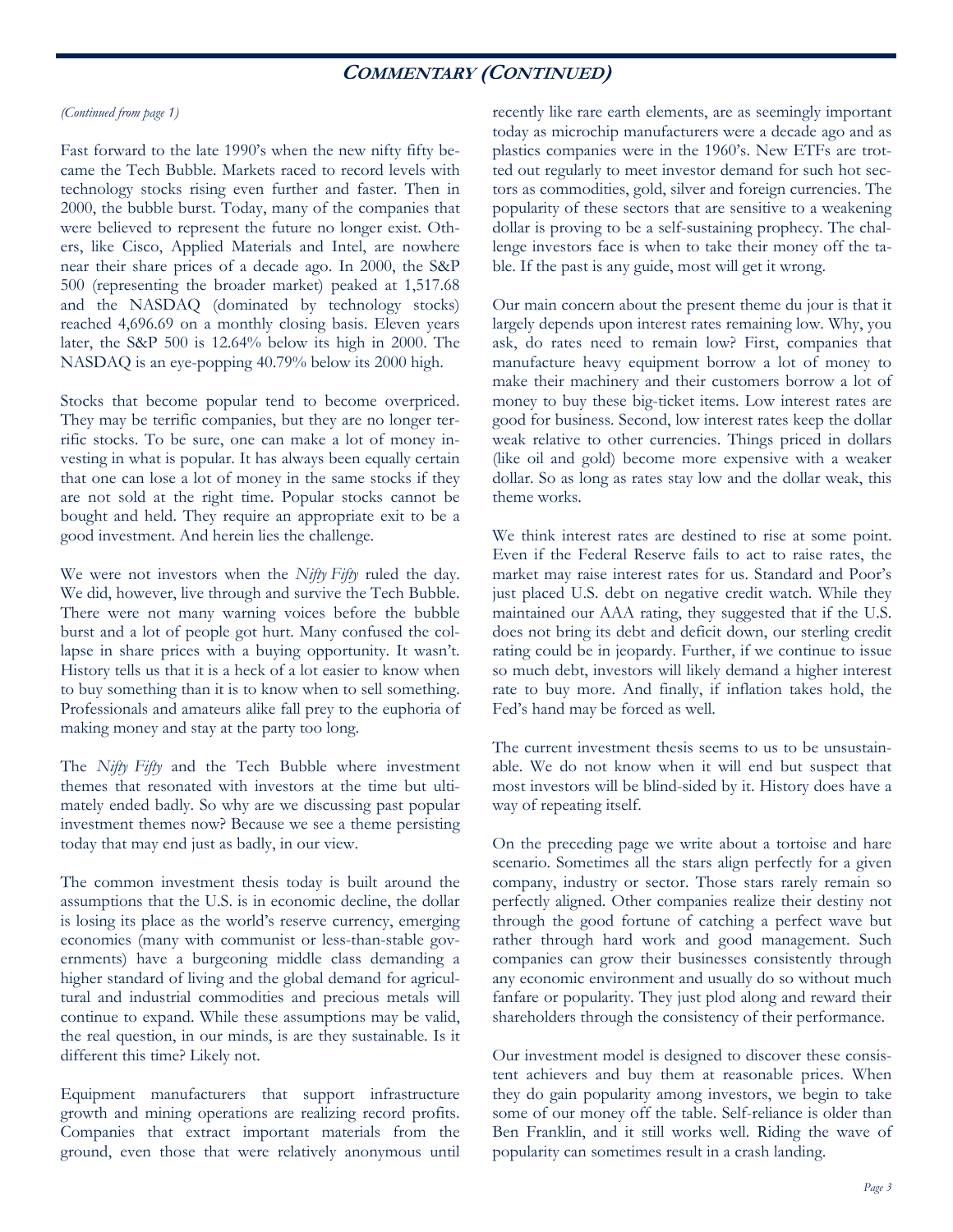### **MARKET COMMENTARY (CONTINUED)**

#### *(Continued from page 1)*

with Consumer Staples and Utilities performing the worst. However, it should be noted that all ten sectors returned positive results for the quarter.

The Fed's policy of keeping rates low by buying U.S. Treasury bonds (called QE2) is scheduled to conclude by the end of June. What happens then is anyone's guess. Will commodity prices continue higher? They will if our dollar doesn't strengthen relative to the world's other currencies. Most commodities, like oil, cotton and gold, are traded in dollars. A weaker dollar makes these commodities more expensive, providing a boost to commodity-related stocks. A weak dollar is also beneficial to U.S. companies that export. Their goods and services become more competitive or affordable in overseas markets.

Although no one from the Fed or the Administration has explicitly stated that their policies are designed to weaken our currency, policy makers seem comfortable with the result. And we are troubled by this. No nation in history has devalued its way to prosperity. The reason is simple. A devalued currency benefits the federal government while making its population poorer.

Our government has borrowed over \$14 trillion. If our currency declines in value, it makes our government's debt less expensive to pay back. The flip-side to this is that it lowers the population's standard of living. We can no longer afford the things we once could. Gas at \$5/gallon forces us to make choices about how we spend our money. The car, clothes, food and other basic necessities we consume all become more expensive while our wages are not rising fast enough (if at all, given the high unemployment rate) to keep pace.

In the 1970's, we called this stagflation - a combination of stagnation and inflation. Stagnation occurs because we can no longer afford to consume as much as we once did so the economy sputters, or worse goes into recession. At the same time, prices rise causing inflation. It is not a pretty world when this happens. You may recall that during the Carter Administration a popular index emerged called the Misery Index. This index combines the inflation rate and the unemployment rate. Today, the Misery Index is a little over 11%, its highest reading since Carter left office in 1980 with the index at 19.72%.

We are clearly a long way away from the dark economic days at the end of the 1970's and we do not mean to cause undo concern. We are optimistic that our Country will ultimately get this right. That said, the risk trade will continue to be successful for those willing to assume the risk until there is evidence, not optimism, that the U.S. can right the

#### ship.

And when that day comes, the risk trade will no longer be sustainable. U.S. interest rates will rise and the dollar will strengthen. Commodity prices will fall and we will consume again. Or, if we don't get it right, interest rates will rise because it will be harder to sell our debt. As a result, the dollar may strengthen. Commodity prices will either fall or at least stop rising because we can't afford them any more. The best fix for high commodity prices is high commodity prices! If gas goes to \$5/gallon, we buy less gas until the price retreats to a more affordable level. There is evidence this is already beginning to happen.

Either way, whether we get it right or we don't, the underpinnings of the risk trade, in our view, are shaky. Government policy, not economic fundamentals, is causing the rise in price of risky assets. Economic fundamentals ultimately drive economies, not central planning or policy. We cannot predict when rates will rise, commodity prices will fall and the dollar will strengthen. We can only say that when they do, the risk trade will be over as we know it now.

Commodity and currency related trades like gold, oil and exporters are very popular (see commentary) today. Popularity is not always the best predictor of future success. We prefer to invest in companies that can grow earnings and dividends on their own merits, not because of government policy.

When, not if, we have rising interest rates and inflation, history tells us that only companies that can drive earnings higher and pay higher dividends can keep pace. These are the sorts of companies we always hold in our portfolios. We do not favor energy right now because we do not think the current high price of oil is sustainable. We do not favor commodities at present for the same reason. A stronger dollar can alleviate these problems.

When QE2 ceases, we expect there will be a shock to the markets. Not major, but meaningful. We are already detecting a bit of a rotation into less economically sensitive stocks like health care and consumer staples and away from some of the more popular investment themes.

Eventually markets must rise because there are fundamental economic reasons for them to do so. Right now, markets are rising because of speculation. Speculation can last longer than we might like, but it cannot last forever. Our portfolios for our clients are built to withstand economic uncertainties and we think uncertainty is on the horizon. Not gloom, by any means. But perhaps reason may be restored. And the speculators will have to find a new place to play. This cheap money nonsense has got to stop. If not now, the next election should prove interesting.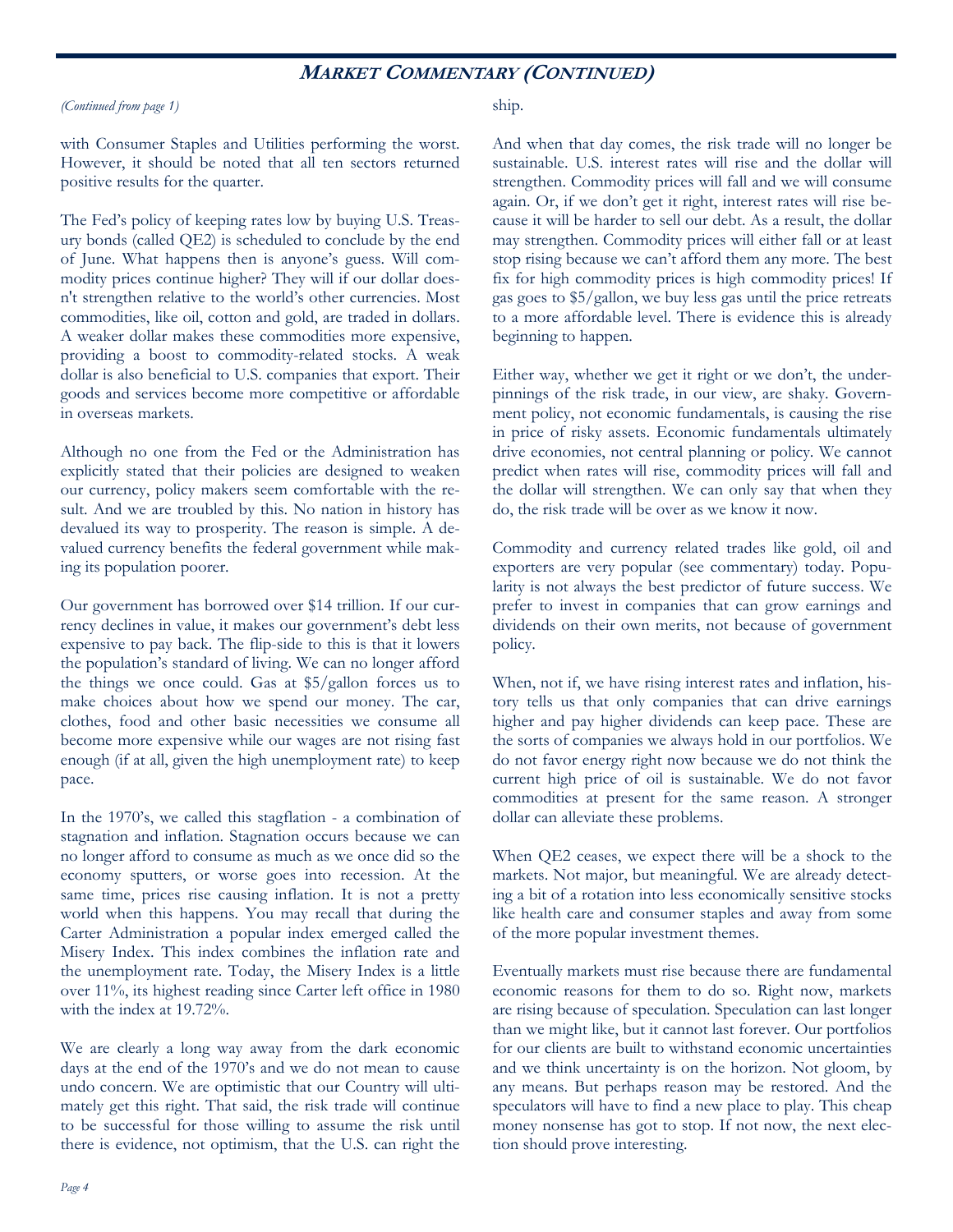## **TORTOISE VS. HARE (CONTINUED)**

#### *(Continued from page 2)*

amounts over the last ten years. One was slow and steady, the other a bit more exciting.

And herein lies the moral of our version of Aesop's fable. When taking the slow and steady journey, we know we will end up in the same place as our more hare-like brethren. We just miss all the excitement. In our Commentary on the first page of this edition, we discuss the pitfalls of following the pack into the more popular investment themes. Caterpillar is a wonderful company that does nearly everything right. But it operates in an environment in which they cannot always control their own destiny and their share price has been swept up in the popular theme of the day.

Caterpillar requires a tremendous amount of capital to produce goods for its customers. A lot of that capital has to be Now back to the Commentary. Caterpillar is the beneficiary of winning the popularity contest with investors. Look at the chart in the middle of this page. Caterpillar, the red line, races ahead, falls back and ends up in essentially the same place prior to the market bottom in March, 2009. But since that time look at Caterpillar's ascent compared with that of Smuckers. This is the popularity conundrum. Of course Caterpillar shareholders are pleased with the appreciation in share price. But flash back to the earnings chart on page 2. Earnings and dividend growth are virtually identical. So why does the hare merit so much more appreciation than the tortoise?

We don't believe that it does. And we also believe that the two will eventually end up in the same place again. Which means that either Smucker is in for one heck of a boom (unlikely) or that it will just keep plodding along and catch up again while the hare naps.



borrowed. When interest rates are low, as they typically are coming out of a recession, borrowing costs are low so profit margins are high. Similarly, many of Caterpillar's customers have to finance their purchases of Caterpillar equipment. They obviously can afford more equipment when borrowing costs are low. But as recession gives way to economic growth, interest rates rise and Caterpillar's profits can get squeezed. During recessions, demand for their equipment decreases. So, even though it is a great company, Caterpillar goes through boom and bust cycles like most big industrial manufacturers do.

Smucker, on the other hand, relies far less on interest rates. Hopefully, their customers do not need to borrow to finance the purchase of a PBJ and a cup of Folger's. Smucker does well regardless of economic cycles while Caterpillar is bound by them.

Now the bolder among you are asking why wouldn't we just buy Caterpillar while it's cheap, sell it when it gets expensive and then buy it back again when it is cheap and repeat the process? The answer is that we aren't smart enough to do that with success over and over. We find it much easier to be right once (buy Smucker) than 3 or 4 times (buy Caterpillar, sell Caterpillar, buy Caterpillar, etc.).

We selected Caterpillar and J.M. Smucker as our tortoise and hare because they make a near-perfect comparison. It is not our intent to disparage one or recommend the other. Earnings, dividends and price per share begin at roughly the same amount. Earnings and dividends end at the same amount. The only difference is their share price. Today's market is favoring the hare. Aesop had it right. The tortoise runs the steady race and crosses the finish line without fanfare. We could be nearing nap time for the hare.